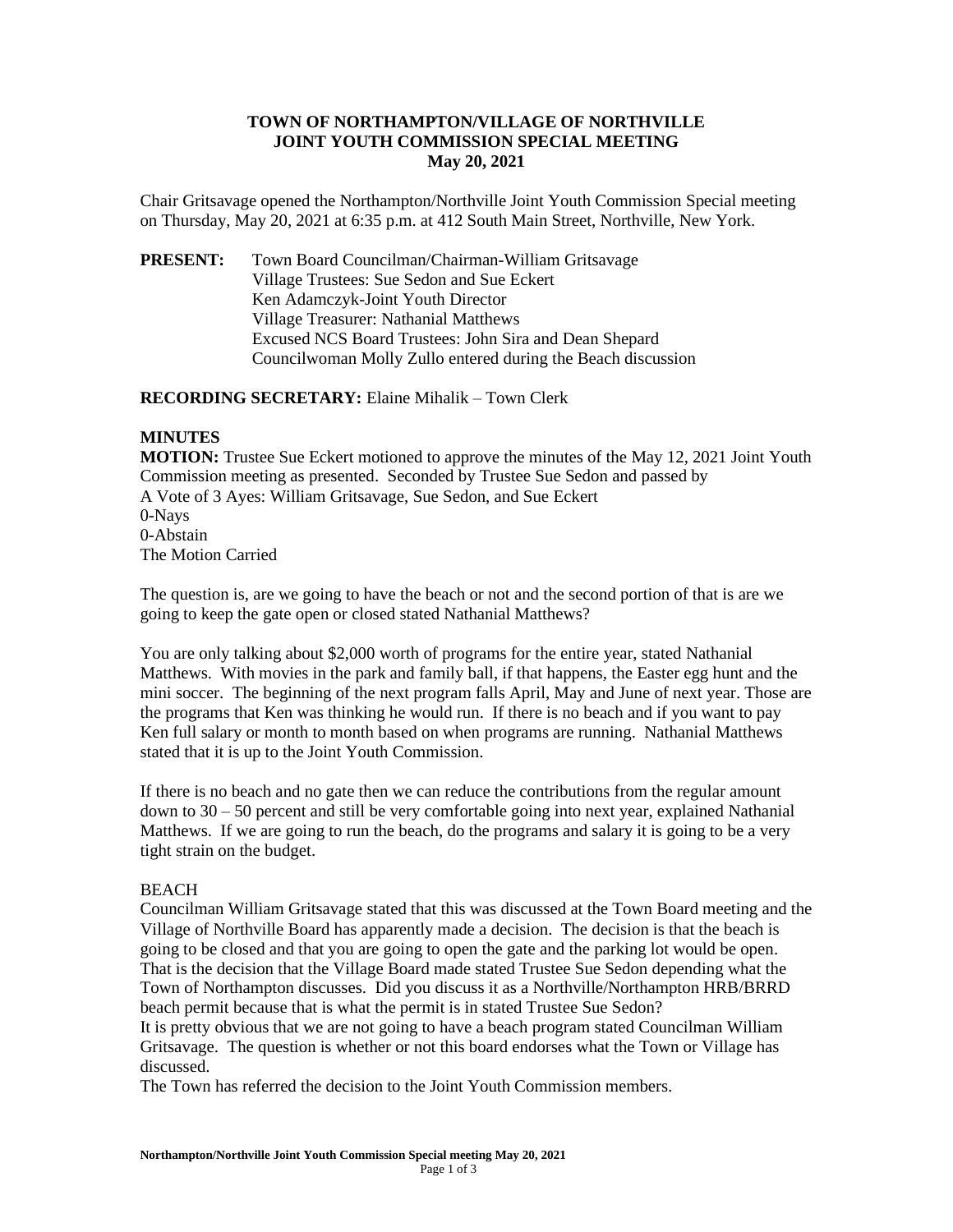What the Village Board had stated was that it was contingent if the Youth Commission decides to close the beach the Village Board wanted to have the gate open even with the beach closed stated Nathanial Matthews. With the proper signage stated Trustee Sue Sedon. If the Town Board had said no and then it would be closed stated Trustee Sue Eckert. Councilman William Gritsavage stated that he had spoken with the Town Attorney and the Attorney is concerned with the Towns liability and I know that the feeling of the Village is probably that is it bad to have the cars park out by the gate because it is dangerous. Is that the reason asked Councilman William Gritsavage? That was part of the discussion and it was felt that that was not part of our responsibility legally stated Trustee Sue Eckert. But it was in the best interest of everyone to be able to go down and utilize the beach by parking down there and then the Village crew would go clean every morning and the police will check there also. The police also check on the information booth because of the problems. Will the police be instructed to evict people that are for example: camping or drinking it was asked? Did they say that they would cover it? Nathanial Matthews responded that they did. Councilman William Gritsavage asked even with the gate open. Nathanial Matthews stated yes. I believe so stated Trustee Sue Sedon.

Nathanial Matthews was asked if he spoke with the Insurance Company. He responded that he in talking with the Insurance agent it was stated, by leaving the gate open it changes with not having a beach operation. It changes the exposure to a water front exposure and therefore we would be covered. The insurance agent assured me that we would be covered and that he would put it in writing stated Nathanial Matthews.

Discussion on the motion: My concern stated Councilwoman Molly Zullo, the Village is going to go over get the garbage and clean up the area. I respect the hard work that the highway crew does but last year it was hard for the crew to keep with the waterfront park. How would they keep up with the addition of the beach?

It was explained by Trustee Sue Sedon that last year they did not have the two extra workers.

**MOTION:** Sue Eckert motioned that we do not run the 2021 Beach program but that we leave the gate open. Councilwoman Molly Zullo seconded the motion and passed by A Vote of 4 Ayes: William Gritsavage, Sue Sedon, Molly Zullo and Sue Eckert 0-Nays 0-Abstain The Motion Carried

Councilman William Gritsavage mentioned that he is not crazy about the idea of opening the gate. But since we have been assured by the insurance company that we are covered, I don't have as much problem with it now.

## **EVENTS and SALARY**

I will be here explained Ken Adamczyk and he will be doing movie night in the park and he will try to do other things as he can and he will be around for next year for the summer camp.

Ken Adamczyk felt we should start looking now and start advertising for a new director at some time next year and say that the job will start around March or April. I (Ken Adamczyk) will be around to train that person. They would be the Director and he (Ken Adamczyk) will be the Assistant Director and teach this person the whole process. The program hasn't been working for two summers and it is going to take some work to build it back up. How do we advertise for that? We need the job description for that position stated Councilman William Gritsavage. We shouldn't be discussing this right now. I am just mentioning this so that we can be thinking ahead explained Ken Adamczyk. There was discussion on possibly advertising in December for the position of an Assistant to lead into being a new Director.